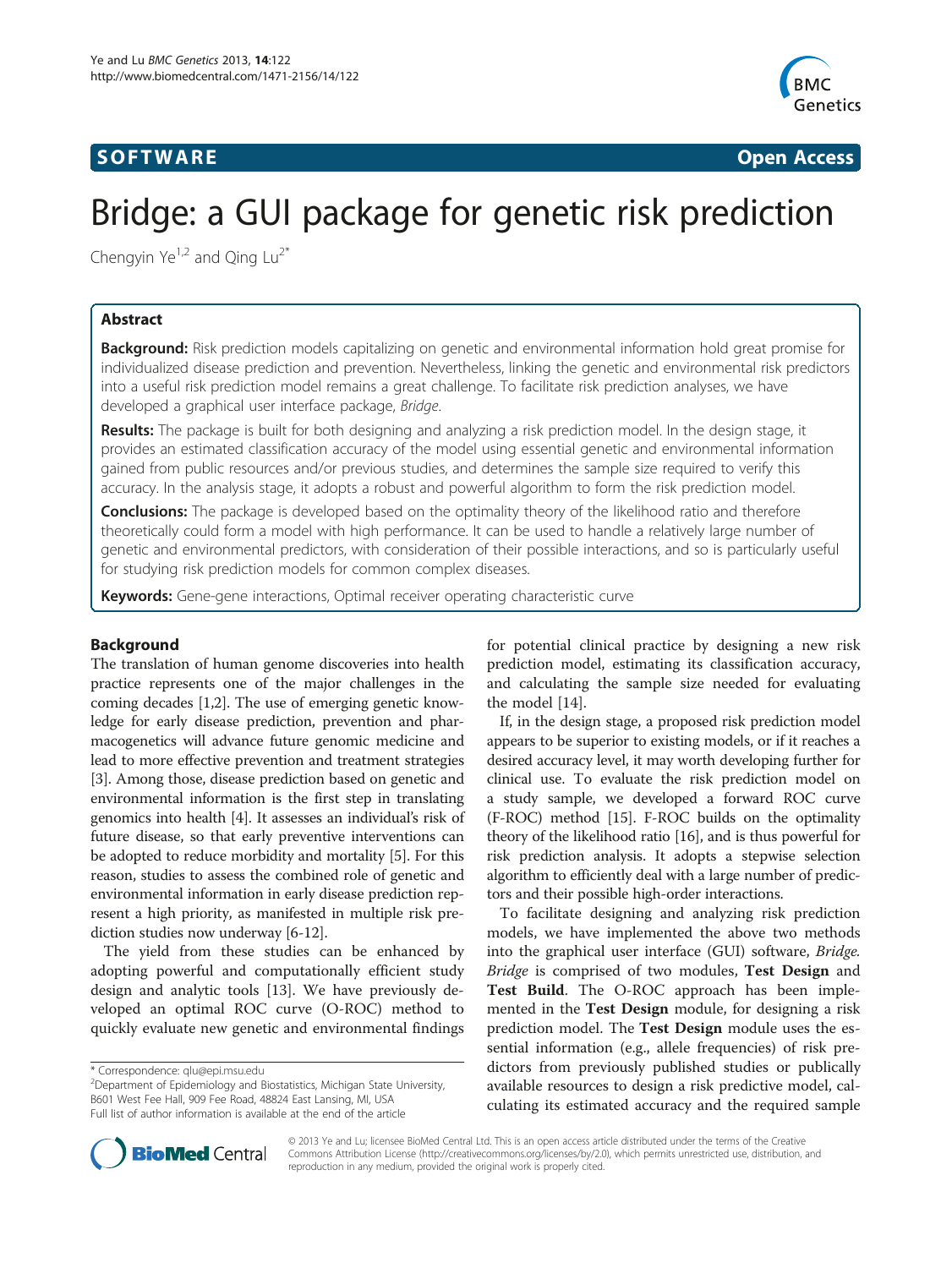size to further investigate the model. The F-ROC approach has been built into the Test Build module. The Test Build module is developed for risk prediction modeling on known risk predictors, as well as for highdimensional risk prediction based on a large number of potential risk predictors. Bridge is freely accessible online at<https://www.msu.edu/~qlu/Software.html>.

## Implementation

R is open-source software used for statistical computing and graphics. With many built-in statistic functions and excellent scientific graphing capacity, R is now one of the most popularly used statistical software. Although R is widely used in statistics and related fields, it has a limited graphic interface, which makes it difficult for new R users. Bridge uses an R graphic user interface (GUI), providing an intuitive and interactive visualization experience for users. Instead of writing code in the R console window, which could be less convenient for new users, the user-friendly interface of Bridge allows users to load the datasets and run the program easily by simply clicking either the options from the menu or the buttons from the toolbar. Moreover, for users who prefer to use R console, Bridge also provides the access of its functions through R console. In this paper, we give an overview of the package. A detailed description of installation and use of the package can be found in the software vignette.

Bridge is comprised of two independent modules, Test Design and Test Build, for the design and construction of a risk prediction model, respectively. The Test Design module serves as a tool for designing a risk prediction study. Given the disease prevalence of a disease of interest and essential information of the known risk predictors (e.g., relative risks) from previous studies and/or public resources, the Test Design module plots an estimated receiver operating characteristic (ROC) curve of the proposed predictive model, so that users can easily visualize the estimated discriminating ability of the model. If the model reaches desired level of discriminating ability and worth further investigation, a power analysis can be conducted to make sure sufficient power of the study. Given the power and type I error, the required sample size can be determined by the Test Design module to further investigate the proposed model and verify of its classification accuracy.

At least two strategies can be used to select singlenucleotide polymorphisms (SNPs) for designing a risk prediction model. One strategy is to include only diseasesusceptibility SNPs that have been replicated in multiple studies and the other is to include as much potentially disease-susceptibility SNPs as possible into the model. Each strategy has its own advantages and disadvantages. Given the limited number of SNPs identified for most of

common complex diseases and their small effect sizes, a risk prediction model formed by the former strategy likely has a low AUC value but could have robust performance across different studies. The later strategy could result a risk prediction model with high accuracy, especially when gene-gene interactions exist. Nevertheless, the formed risk prediction model tends to be less stable.

If data is collected to investigate the proposed risk prediction model, we can then use the Test Build module of Bridge to form and evaluate the proposed model. The Test Build module can be used to assess combined effect of known risk predictors (i.e., those identified from previous association studies) in disease prediction, with the consideration of possible high-order interactions. In addition to risk prediction on known risk predictors, the Test Build module also allows the users to explore a large ensemble of potential risk predictors and their interactions for improved disease prediction. This strategy is particular useful for complex diseases where a majority of the genetic and environmental risk predictors are unknown. For this strategy, the potentially disease-susceptibility predictors can be chosen based on both biology knowledge and statistical evidence. For instance, we can follow a simple strategy previously used to evaluate different sets of SNPs based on their marginal p-values (i.e.,  $10^{-1}$ ,  $10^{-2}$  ,...,  $10^{-8}$ ) [[8,](#page-4-0)[17](#page-5-0)]. The Test Build module has a built-in forward selection algorithm to handle a large set of predictors. The algorithm is capable of searching for important risk predictors and interactions from a large number of environmental and genetic predictors to further improve the risk prediction model.

In addition, the Test Build module has a build-in function for dealing with missing data and provides options for model building and validation (e.g., an option to control the maximum number of risk predictors to be included in the model). The Test Build module uses  $k$ -fold crossvalidation to provide internal validation, and can also provide external validation if an independent data is available. The summary results (e.g., the AUC values) for the risk prediction models built on the training and validation datasets are summarized in the *Bridge* output window. Users can also view the proposed model via ROC-curve plots and tree structure plots. The detailed selection process is available under the Test Build. Results tab in the output area.

#### Results and discussion

We used an empirical study of Crohn's disease (CD) as an example to illustrate how to use *Bridge* to design and form a risk prediction model.

### Use the Test Design module to design a risk prediction model

For simplicity, we used three well-replicated CD genetic variants, rs3828309, rs4613763 and rs11465804, to design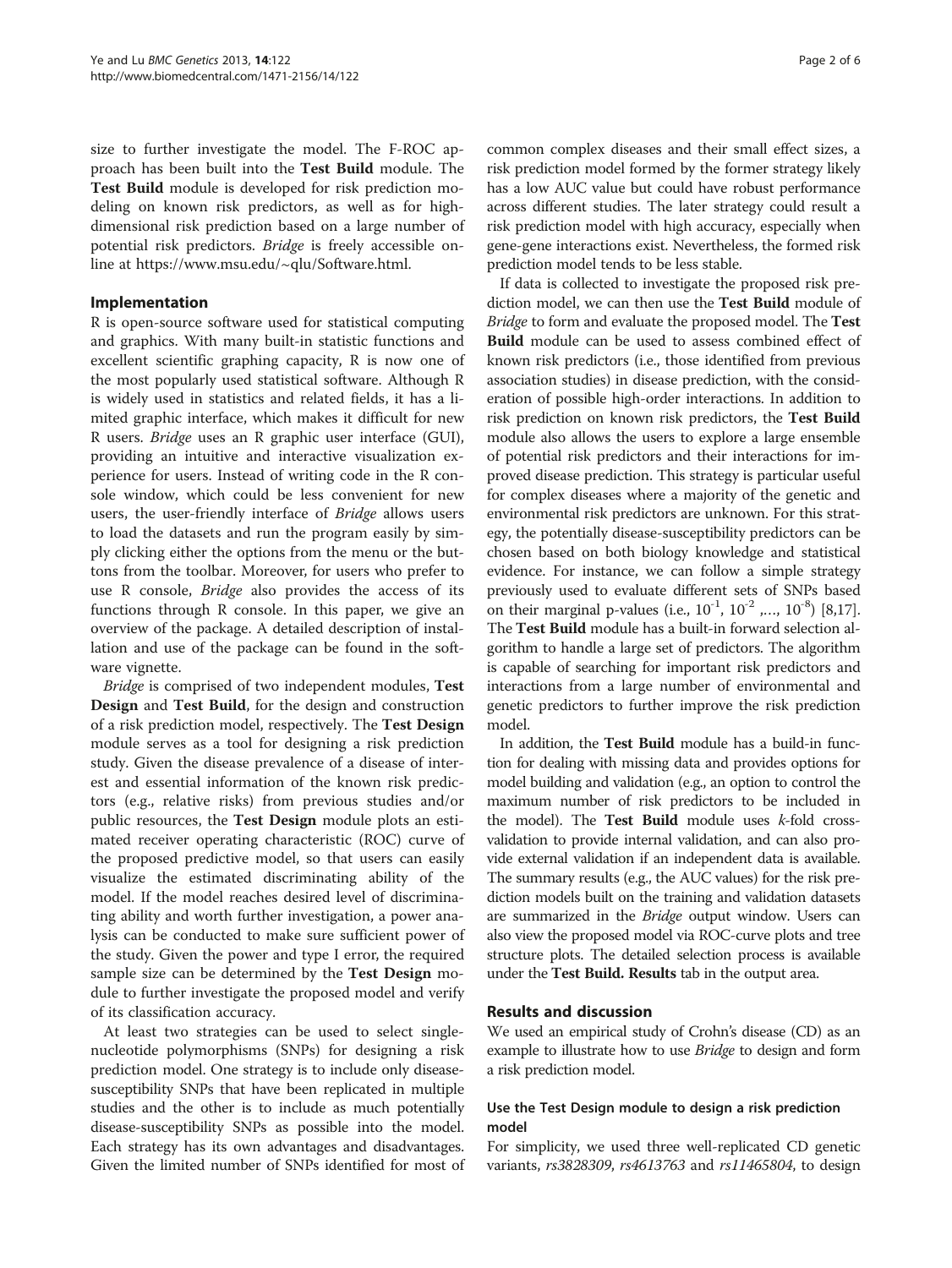a CD risk prediction model. By using the Data input option from the Test Design menu, we entered the disease prevalence ( $\rho = 0.0004$ ) and genotype frequencies of three markers information obtained from a previous study (see Additional file [1](#page-4-0)). Note that if such information is not available, other information (e.g., relative risk and population frequency) can also be used. By clicking on the Run command from the Test Design menu, the program estimated that the 3-locus CD risk prediction model had an AUC value of 0.61. Suppose that we are interested in knowing whether the accuracy of the model is significant above the level of 0.60, the Test Design module can also calculate the sample size needed to test this hypothesis. Assuming a type I error of 0.05, a power of 0.95, and an equal number of cases and controls, 8257 cases and 8257 controls were required to verify that the proposed model had an AUC value above 0.60. The detailed results related to this analysis were displayed in the Design Results tab under the Output area. The ROC curve for the estimated risk prediction model could also be viewed by clicking on the Plot ROC Curve option from the Test Design menu (Figure 1).

## Use the Test Build module to form a risk prediction model

In order to further investigate the proposed 3-locus prediction model, we conducted a risk prediction study by using the case–control samples from the Wellcome Trust Crohn's disease genome-wide association study. From the available 500k SNPs, we selected these 3 CD-related SNPs, rs3828309, rs4613763 and rs11465804, and formed a 3-locus model using the Test Build module. We first

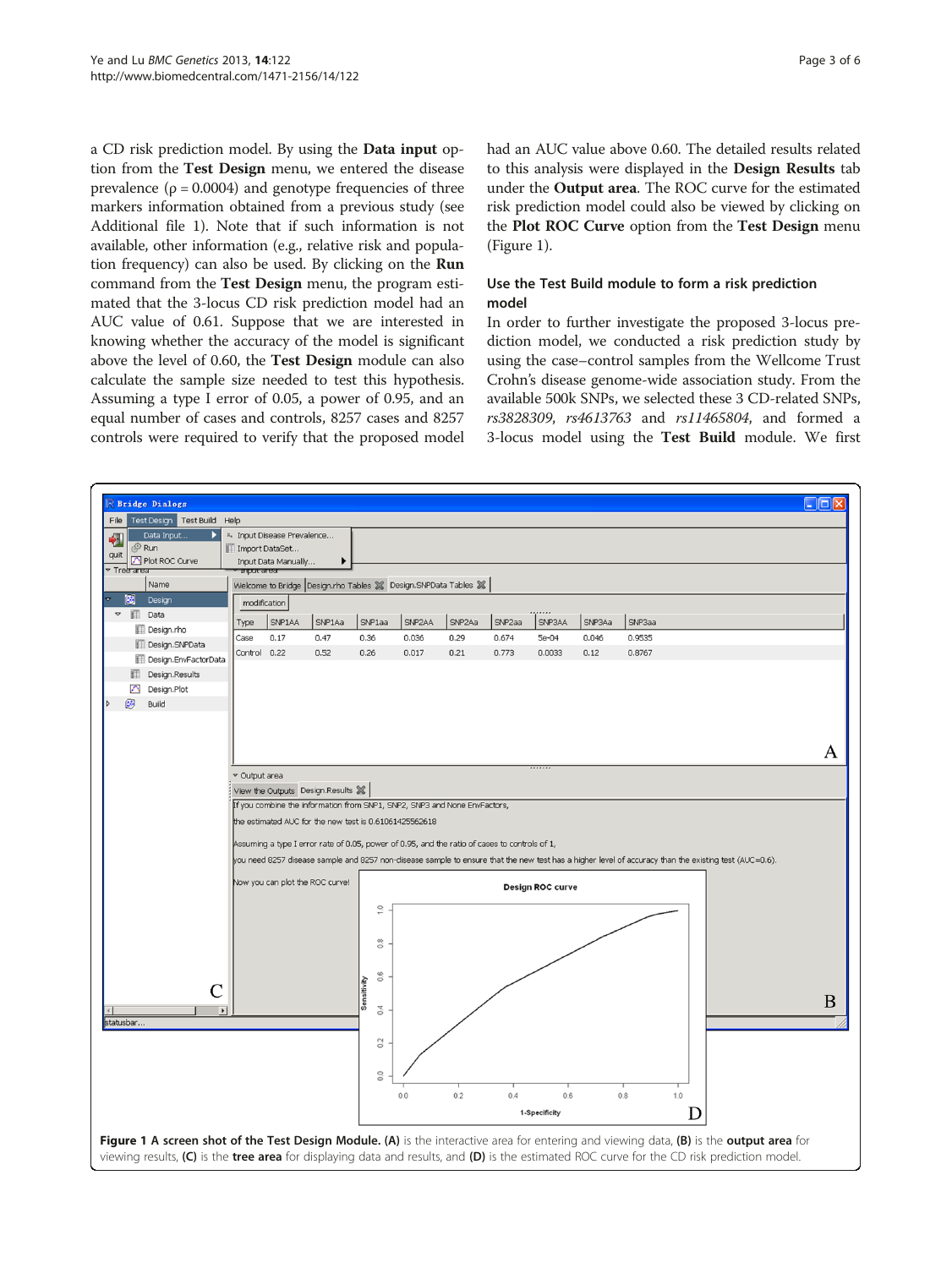loaded the datasets into the system. The first dataset with 3340 individuals (see Additional file [2](#page-4-0)) was used for model building, and the second dataset with 1670 individuals was used for model validation (see Additional file [3](#page-4-0)). With the completion of data loading, samples in both datasets could be viewed in the Build.Dataset Tables and Build. validaDataset Tables under the Input area. Using the samples from the first dataset (i.e., the training samples), we formed a 3-locus model with a fitted AUC value of 0.60. The model was further validated in the second dataset, which attained a predicted AUC value of 0.60. To visualize the formed risk prediction models, the ROC curves could be plotted by using the Plot ROC curve option from the Test Build menu. The detailed results of the model selection were summarized in the Test Build. Results tab under the Output area. In the analysis, rs3828309, rs4613763 and rs11465804 were sequentially entered into the model. In the first step, the module selected rs3828309, and split the samples into two distinct risk groups, a high risk group and a low risk

group, comprising samples with different genotypes of rs3828309. In the sequential steps, it added new markers into the model, and gradually divided samples into more distinct risk groups. The selection process continued until a 3-locus model had been reached. The details of the model building process could be visualized via the tree structure plot under **Clusters.Plot** of **Tree area** (Figure 2). Note that, the risk prediction analysis could also be performed under R console. The detailed description of using the functions in R console could be found in the software vignette.

The above analysis was limited to 3 well-established CD SNPs. In order to consider additional predictors to further improve the 3-locus model, we extended the analysis to 29 potential CD-related SNPs. Using the Wellcome Trust CD dataset (see Additional files [4](#page-4-0) and [5\)](#page-4-0), the Test Build module identified 5 SNPs and formed a five-locus model with an AUC value of 0.63. The fivelocus model was further validated in the testing sample with a predicted AUC value of 0.62. By considering 29

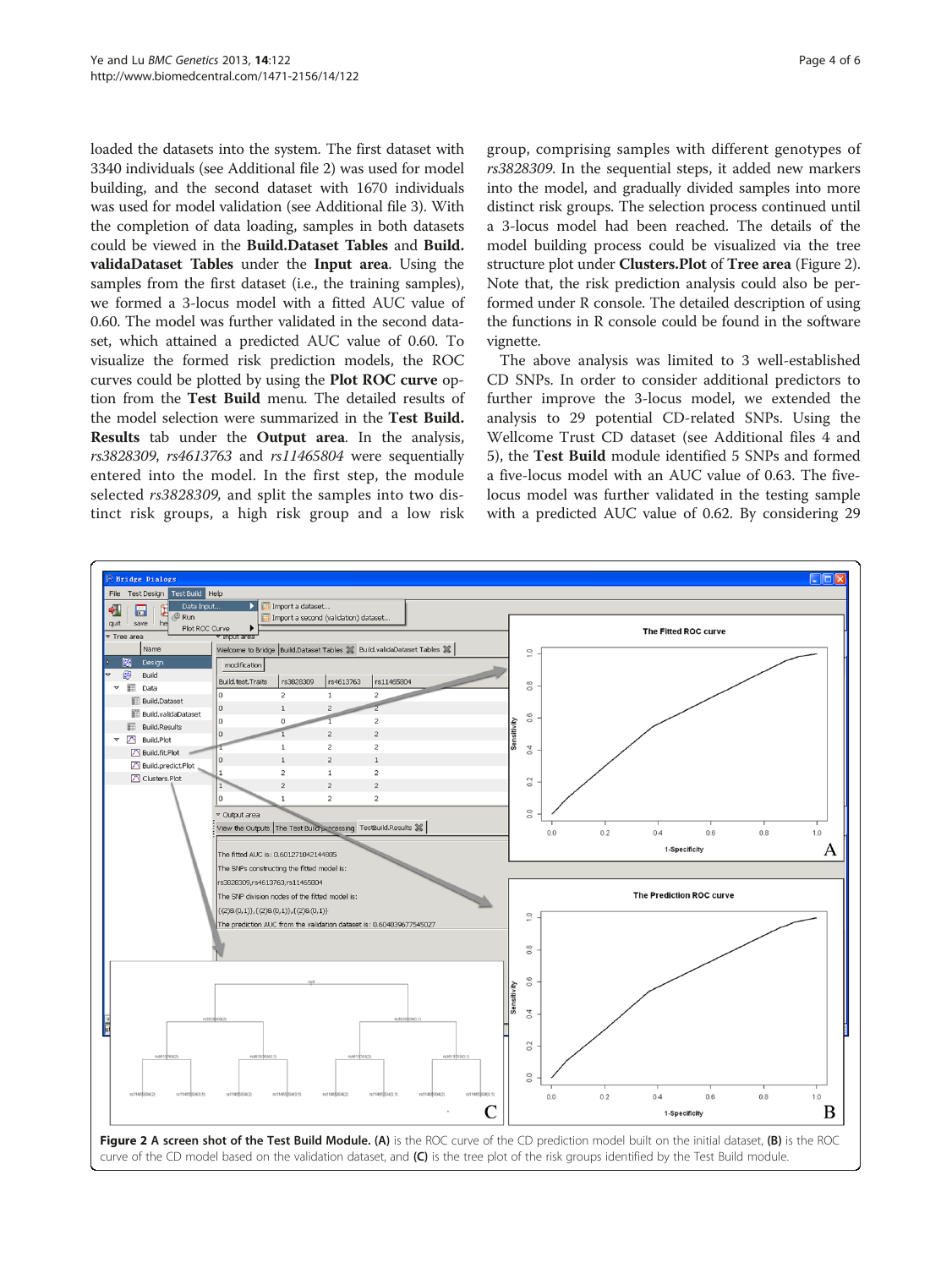<span id="page-4-0"></span>potential CD-related SNPs, the Test Build module was able to select 2 additional predictor, rs3764147 and rs4263839, into the model, and further improved the accuracy of the CD risk prediction model.

### Conclusion

With increasing genetic findings from large-scale genetic studies, risk prediction studies are being conducted to evaluate the role of potential genetic and environmental predictors in early disease prediction. While there is increasing interest in such risk prediction research, new bioinformatics tools have not been well developed for this emerging area of research. We developed a GUI package, Bridge, to facilitate risk prediction modeling. The software will help an investigator design a study to evaluate a new risk prediction model. It could also be used to form a new risk prediction model based upon multiple genetic and environmental risk predictors, with the consideration of possible interactions. Bridge is developed based on a graphical user interface, which can be easily accessed by basic science and clinical researchers.

## Availability and requirements

Project name: Bridge package, Project home page: [https://](https://www.msu.edu/~qlu/Software.html) [www.msu.edu/~qlu/Software.html](https://www.msu.edu/~qlu/Software.html). Operating system(s): Linux, Windows, Mac OS X, Programming language: R, Other requirements: R (≥3.0.0), License: GNU GPL, Any restrictions to use by non-academics: none except those posed by the license.

## Additional files

[Additional file 1:](http://www.biomedcentral.com/content/supplementary/1471-2156-14-122-S1.txt) The example data for the Test Design module. The data includes three CD-related SNPs, rs3828309, rs4613763 and rs11465804 and their genotypic frequencies.

[Additional file 2:](http://www.biomedcentral.com/content/supplementary/1471-2156-14-122-S2.txt) The training data for the Test Build module. This case–control dataset includes three CD-related SNPs for 3340 individuals, 1323 of which are cases. This dataset was used to build the prediction model.

[Additional file 3:](http://www.biomedcentral.com/content/supplementary/1471-2156-14-122-S3.txt) The validation data for the Test Build module. This case–control dataset includes three CD-related SNPs for 1670 individuals, 684 of which are cases. This dataset was used for model validation.

[Additional file 4:](http://www.biomedcentral.com/content/supplementary/1471-2156-14-122-S4.txt) The second training data for the Test Build module. This case–control dataset includes 29 CD-related SNPs for 3340 individuals, 1323 of which are cases. This dataset was used to build the prediction model.

[Additional file 5:](http://www.biomedcentral.com/content/supplementary/1471-2156-14-122-S5.txt) The second validation data for the Test Build module. This case–control dataset includes 29 CD-related SNPs for 1670 individuals, 684 of which are cases. This dataset was used for model validation.

#### Abbreviations

ROC curve: Receiver operating characteristic curve; AUC: Area under ROC curve; O-ROC: Optimal ROC curve method; F-ROC: Forward ROC curve method; GUI: Graphical user interface; CD: Crohn's disease; SNP: Single nucleotide polymorphism.

#### Competing interests

The authors declare that they have no competing interests.

#### Authors' contributions

CY and QL participated in the design of the study and implementation of the method. CY drafted the manuscript. QL participated in the conception and design of the study and in editing the manuscript. All authors read and approved the final manuscript.

#### Authors' information

CY: Department of Health Management, Medical School, Hangzhou Normal University, Hangzhou, Zhejiang 310036 P.R. China. Department of Epidemiology and Biostatistics, Michigan State University, East Lansing, MI, 48824 USA, QL: Department of Epidemiology and Biostatistics, Michigan State University, East Lansing, MI, 48824 USA.

#### Acknowledgements

This study makes use of data generated by the Wellcome Trust Case Control Consortium. This work was supported by the National Institute of Dental and Craniofacial Research under Award Number R03DE022379 and the National Institute on Drug Abuse under Award Number K01DA033346.

#### Author details

<sup>1</sup>Department of Health Management, School of Medicine, Hangzhou Normal University, Hangzhou, China. <sup>2</sup> Department of Epidemiology and Biostatistics, Michigan State University, B601 West Fee Hall, 909 Fee Road, 48824 East Lansing, MI, USA.

Received: 24 May 2013 Accepted: 11 December 2013 Published: 20 December 2013

#### References

- 1. Rogowski WH, Grosse SD, Khoury MJ: Challenges of translating genetic tests into clinical and public health practice. Nat Rev Genet 2009, 10:489–495.
- 2. Janssens AC, Van Duijn CM: Genome-based prediction of common diseases: methodological considerations for future research. Genome Med 2009, 1:20.
- 3. Collins FS, Green ED, Guttmacher AE, Guyer MS: A vision for the future of genomics research. Nature 2003, 422:835–847.
- 4. Epstein CJ: Medical genetics in the genomic medicine of the 21st century. Am J Hum Genet 2006, 79:434–438.
- 5. Evans JP, Skrzynia C, Burke W: The complexities of predictive genetic testing. BMJ 2001, 322:1052–1056.
- 6. Lango H, Palmer CN, Morris AD, Zeggini E, Hattersley AT, McCarthy MI, Frayling TM, Weedon MN: Assessing the combined impact of 18 common genetic variants of modest effect sizes on type 2 diabetes risk. Diabetes 2008, 57:3129–3135.
- 7. Meigs JB, Shrader P, Sullivan LM, McAteer JB, Fox CS, Dupuis J, Manning AK, Florez JC, Wilson PW, D'Agostino RB Sr, et al: Genotype score in addition to common risk factors for prediction of type 2 diabetes. N Engl J Med 2008, 359:2208–2219.
- 8. Wei Z, Wang K, Qu HQ, Zhang H, Bradfield J, Kim C, Frackleton E, Hou C, Glessner JT, Chiavacci R, et al: From disease association to risk assessment: an optimistic view from genome-wide association studies on type 1 diabetes. PLoS Genet 2009, 5:e1000678.
- 9. Zheng SL, Sun J, Wiklund F, Smith S, Stattin P, Li G, Adami HO, Hsu FC, Zhu Y, Balter K, et al: Cumulative association of five genetic variants with prostate cancer. N Engl J Med 2008, 358:910–919.
- 10. Pharoah PD, Antoniou AC, Easton DF, Ponder BA: Polygenes, risk prediction, and targeted prevention of breast cancer. N Engl J Med 2008, 358:2796–2803.
- 11. Devilee P, Rookus MA: A tiny step closer to personalized risk prediction for breast cancer. N Engl J Med 2010, 362:1043–1045.
- 12. Skafidas E, Testa R, Zantomio D, Chana G, Everall IP, Pantelis C: Predicting the diagnosis of autism spectrum disorder using gene pathway analysis. Mol Psychiatry 2012. in press.
- 13. De los CG, Gianola D, Allison DB: Predicting genetic predisposition in humans: the promise of whole-genome markers. Nat Rev Genet 2010, 11:880–886.
- 14. Lu Q, Elston RC: Using the optimal receiver operating characteristic curve to design a predictive genetic test, exemplified with type 2 diabetes. Am J Hum Genet 2008, 82:641–651.